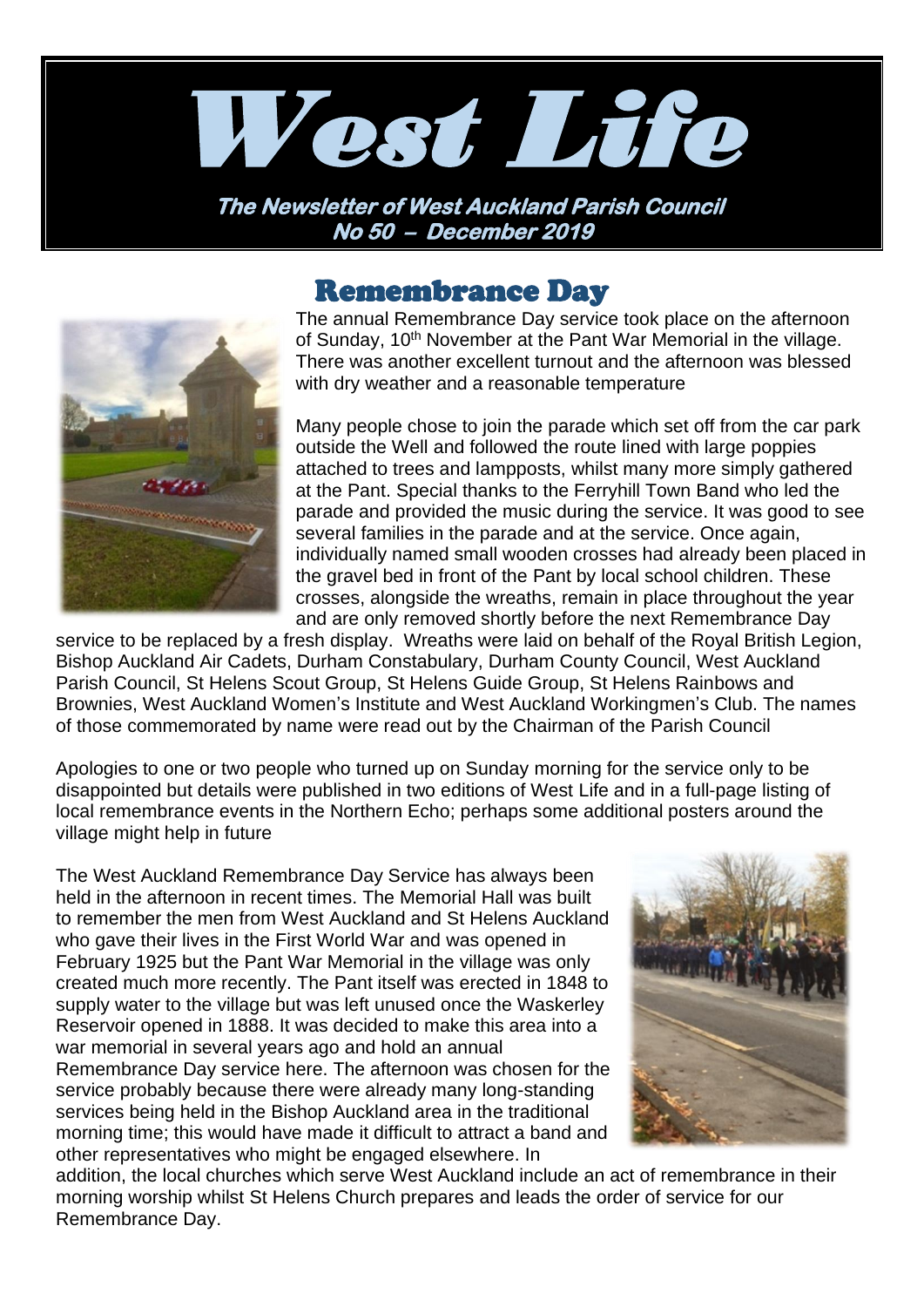# Long Awaited Speed Matrix



After years of campaigning to overcome obstacles and setbacks, the Parish Council has finally managed to have speed matrix signs installed on two of the entrance roads into the village.

There is one on the A68 to warn drivers that they have entered a 30mph limit on the approach to Toadpool. The second sign is on Copeland Road just above Windermere Drive which will hopefully persuade drivers to slow down and obey the speed limit in the built up area and on towards the school.

These signs may not be the ultimate solution to the long-standing problem of speeding in and around the village but they are a step in the right direction: they do work in other parts of the county.





 THE LION KING *on*

*Saturday, 1st February 2020, 6.00 pm* West Auckland Vineyard Centre. Aptec Enterprise Park

# Carols Around the Christmas Tree

Come and sing some traditional carols around the Christmas Tree *at* the village green on T*uesday, 17th December at 6.30pm a*ccompanied by the Salvation Army Band with h*omemade soup served in The Well afterwards.*



## WEST of 60 at The Ark

Even if you are north, south or east come along to the Ark! West of 60 is a brand new community group starting in the Ark at St Helens Church. Every Tuesday from 1.30 to 3.00pm and every Thursday from 10.30am to 12.00pm, West of 60 is the ideal place to meet new friends, learn new things and listen to guest speakers. There will also be craft sessions and outings.

This new venture has been made possible with funding from the Bishop Auckland and Shildon Area Action Partnership to employ a session worker for two years. Louise Coxon is the new co-ordinator: "I am just so excited to invite people to get together. This is a great opportunity to learn, make friends and to have a warm, secure base to develop those friendships and listen to guest speakers or enjoy an outing."

Door to door transport will be available for anyone unable to make their own way. Feel free to bring along a carer if necessary: everyone will be welcome. For further details please do not hesitate to contact Louise Coxon on 07730 064214.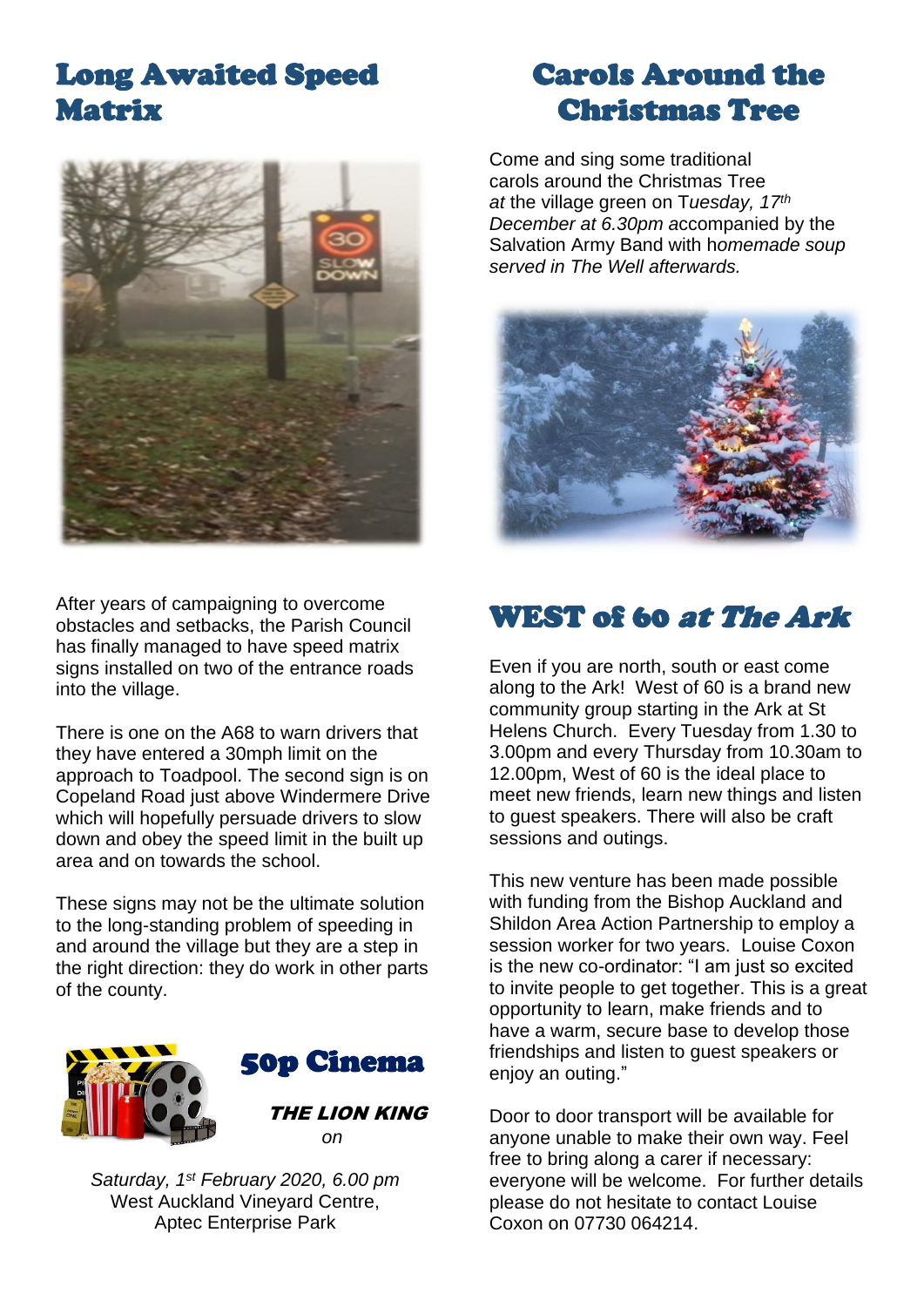

## Christmas Church Services

## **ST HELENS CHURCH Saturday December 21st**

11.30am Messy Christmas in The Ark  *faith, fun, crafts and music with lunch for all the family*

### **Sunday December 22nd**

10.00am The Parish Mass 6.00pm The Parish Carol Service  *with Ferryhill Brass Band and choirs from local schools*

### **Christmas Eve**

11.00am A short Carol Service for Adults with Learning Difficulties *with Growing Together Durham*

 4.00pm A Family Service for Christmas  *with Christingle*

11.30pm Traditional Midnight Mass  *with all your favourite carols*

### **Christmas Day**

9.30am The Christmas Day Family Mass *a lovely short service for all the family lasting 45 minutes* [www.sthelenschurch.co.uk](http://www.sthelenschurch.co.uk/)

### **WEST AUCKLAND VINEYARD CHURCH**

*Unit 3 Aptec Enterprise Park Darlington Road West Auckland DL14 9PD*

### **Sunday December 22nd**

10.00am Family Worship

5.00pm Carol Service

*Carols and readings followed by mulled wine and mince pies*

### **Christmas Day**

10.00am Family Celebration

#### westaucklandvineyard.net